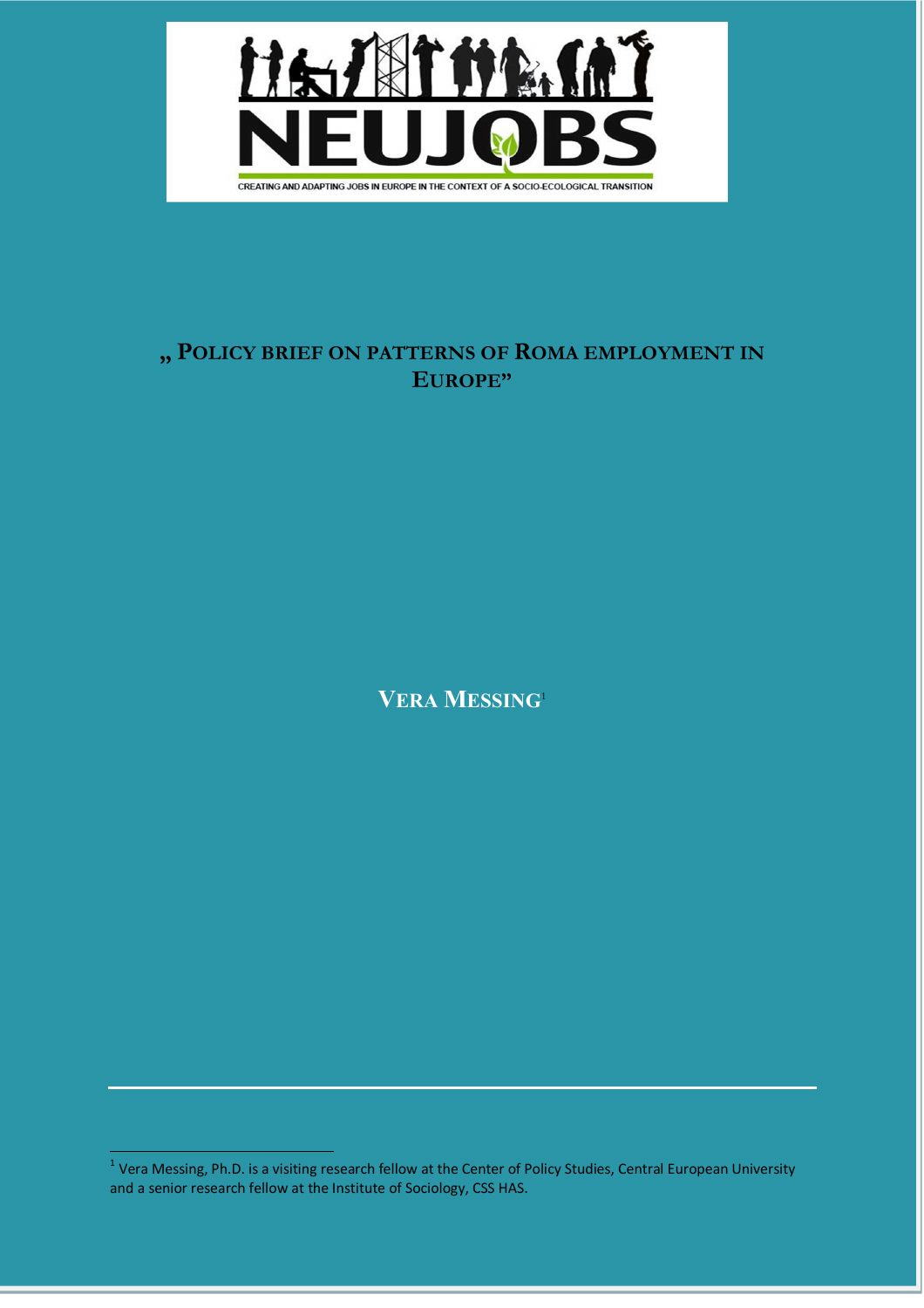# **Abstract**

The policy brief summarizes outcomes of the 18 months' research on Roma employment and labour market policies aiming at Roma unemployed in five EU memberstates (Bulgaria, Hungary, Romania, Slovakia and Spain). It builds on three phases of the Workpackage  $19<sup>2</sup>$  of the FP7 funded project, NEUJOBS titled '*Policy puzzles with Roma employment*'. The aim of the research, as well as the present policy brief was look at labour market policies – their targeting, outreach, their design and functioning in the local arena – that try to improve labour market opportunities of Roma population and analyse them against the most important causes that determine low employment of this population group.

## **Acknowledgement**

I am grateful to my colleagues who contributed to the research feeding into this policy brief: Martin Kahanec, Brian Fabo, Klara Brozovicova, Alexey Pamporov, Mariann Kopasz, Florina Pop, Lucia Mytna Kureková and Judit Konsteková, Bálint Ábel Bereményi, Laia Narcisa Pedro. I am grateful to Viola Zentai and the anonymous reviewers for their useful and supportive comments that helped to improve the consistency of the report.



 $\overline{a}$ 

**NEUJOBS Working Documents are intended to give an indication of work being conducted within the NEUJOBS research project and to stimulate reactions from other experts in the field. Texts published in this series are ultimately destined for academic publishing. The views expressed in this paper are those of the author and do not necessarily represent any institution with which he is affiliated. See the back page for more information about the NEUJOBS project.**

**Available as a free download from the NEUJOBS website (http://www.neujobs.eu)**

<sup>2</sup> Workpackage 19: "Policy puzzles with Roma employment". For further details see: http://www.neujobs.eu/research-fields/policy-puzzles-roma-employment.

The research has been carried out with the contribution of Martin Kahanec, Brian Fabo, Klara Brozovicova and Vera Messing (phase 1) Alexey Pamporov (Bulgaria), Mariann Kopasz and Vera Messing (Hungary), Florina Pop (Romania), Lucia Kurekova and Judit Konstekova (Slovakia), Bálint Ábel Bereményi and Laia Narcisa Pedro (Spain).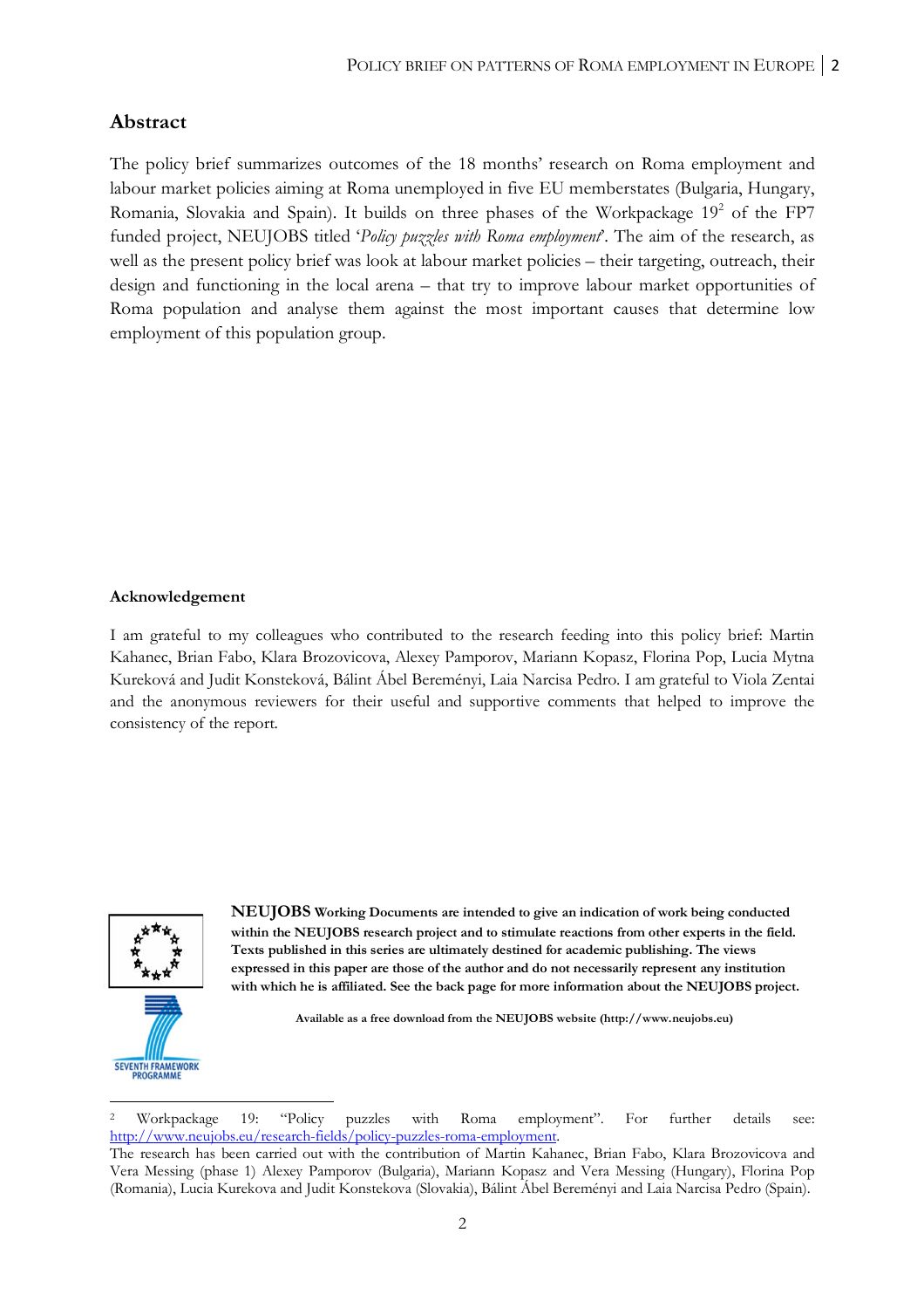#### **Introduction: Roma employment**

1

The policy brief summarizes outcomes of the 18 months' research on Roma employment and labour market policies aiming at Roma unemployed in five EU memberstates (Bulgaria, Hungary, Romania, Slovakia and Spain). It builds on three phases of the Workpackage 19<sup>3</sup> of the FP7 funded project, NEUJOBS titled '*Policy puzzles with Roma employment*'. The aim of the research, as well as the present policy brief was look at labour market policies – their targeting, outreach, their design and functioning in the local arena – that try to improve labour market opportunities of Roma population and analyse them against the most important causes that determine low employment of this population group. The uniqueness of the research was that it intended to look at how various levels of policy making influenced employment opportunities of low skilled Roma: it looked at the regulatory environment in terms of both the demand and supply side of the labour market for low skilled; it looked at active labour market policies, their design and their potential to reach out to the most vulnerable population segments, including Roma, and finally, it looked at how the centrally designed active labour market policies (ALMP) functioned locally, which programme types and to what extent reached out to Roma and what were their potential impact in terms of increasing employment chances of working age Roma. Findings of these three levels of analyses<sup>4</sup> and their conclusion in the form of policy implications are condensed in this present policy brief.

To situate labour market policies and their potential influence on Roma<sup>5</sup> employment first the roots of poor employment indicators need to be reviewed. In the first deliverable of the research (Fabo, Kahanec, Messing et. al. 2013) we explained that paid employment rate of Roma, as measured by the International Labour Organization's (ILO) standards, is strikingly low:

<sup>3</sup> Workpackage 19: "Policy puzzles with Roma employment". For further details see: http://www.neujobs.eu/research-fields/policy-puzzles-roma-employment.

The research has been carried out with the contribution of Martin Kahanec, Brian Fabo, Klara Brozovicova and Vera Messing (phase 1) Alexey Pamporov (Bulgaria), Mariann Kopasz and Vera Messing (Hungary), Florina Pop (Romania), Lucia Kurekova and Judit Konstekova (Slovakia), Bálint Ábel Bereményi and Laia Narcisa Pedro (Spain).

<sup>&</sup>lt;sup>4</sup> The first part of the research project (D19.1) analysed the working and the general regulatory environment of the labour markets for populations with low levels of education - and Roma within this population segment (Brozovicova, Fabo, Kahanec, Messing 2012). The second stage of the project (Messing, 2013) provided an insight into the labour market policies and measures that target directly or reach Roma unemployed to a significant extent. The third phase of the research incorporated an empirical investigation into how centrally designed labour market policies and specific measures are implemented in a selection of local labour.

<sup>5</sup> It needs to be indicated Roma of Europe is a highly heterogeneous population in terms of ethnic identity, social status, language use, level of integration/segregation, and consequently their labour market position. With this comprehension in mind, we still need to refer to the homogenizing category of "Roma" as only such data is available.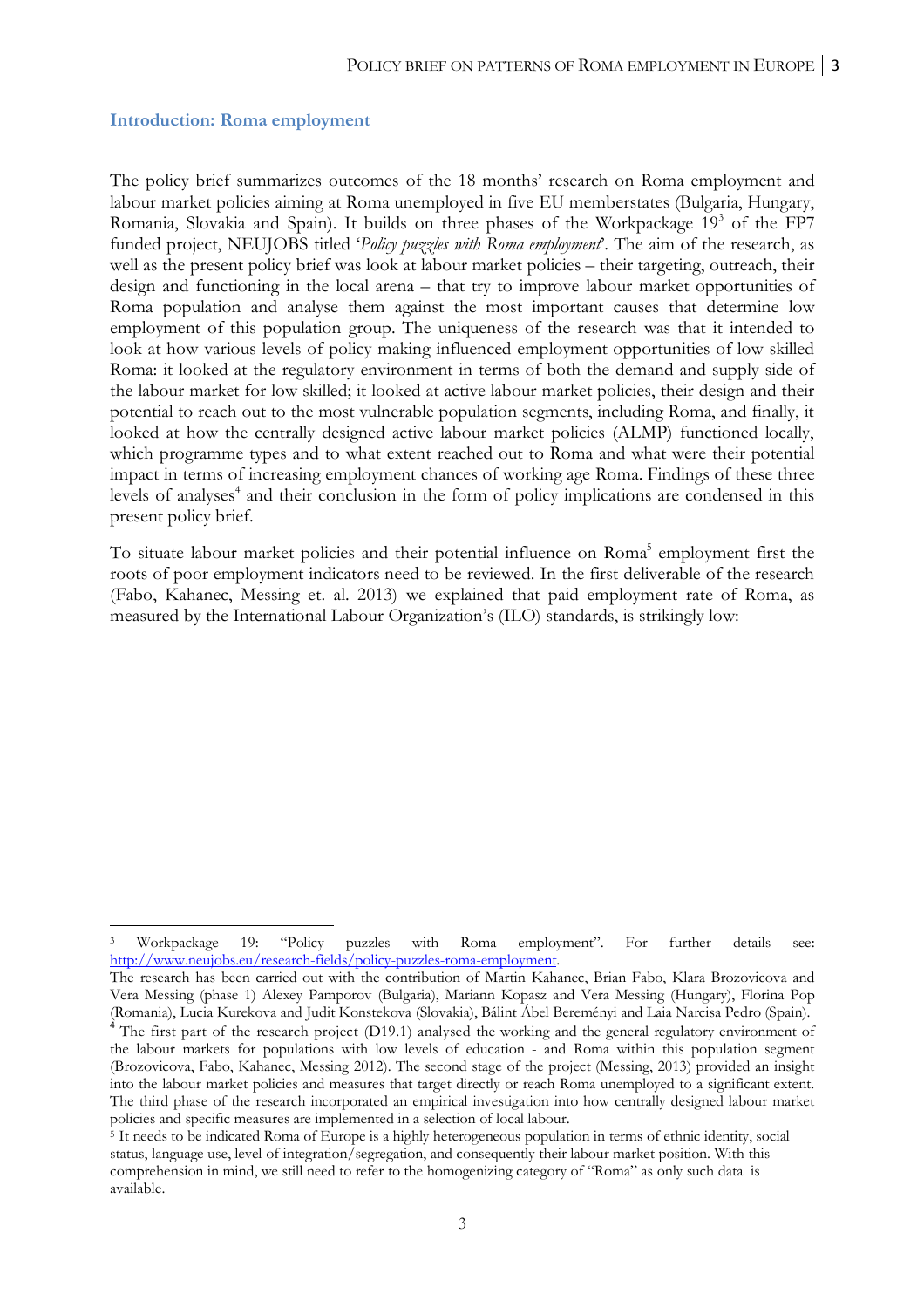

**Chart 1: Employment and unemployment rates of Roma in four CEE countries** <sup>6</sup>

source: UNDP/WB/EC regional Roma survey 2011**' 7 .**

However, depending on the (1) definition of who is regarded as 'Roma', (2) method of survey sampling; (3) operationalizing employment and unemployment indicators; (4) time frame of the unemployed status, various surveys published very different employment indicators. (Messing 2014) The rate of employment may be twice that of measured by the UNDP survey, but still very low in comparison to non-Roma of the respective countries, even if basic demographic variables (such as level of education, age and geographical distribution) are controlled for. These extremely low employment rates of Roma form an important constraint to some of the European societies to meet the Europe 2020 target of an employment rate of 75% for those aged 20-65.

#### **Identifying reasons behind low employment rates**

 $\ddot{\phantom{a}}$ 

Several intersecting reasons may be identified behind low employment indicators, the effects of which amplify each other.

 The most significant cause for low employment rates of Roma across Europe is the labour market disadvantage caused by their dramatically **low level of education** in comparison to the population forming a majority in the respective countries. The UNDP Regional Roma Survey found that self-declared illiteracy is extremely high in Bulgaria and Romania (13% and 25% of adult Roma, respectively) and despite some improvement, it remains significant among young Roma adults. This is not the case in Hungary and Slovakia, though. The lack of essential skills required on the labour market is an important explanatory variable for low employment rates. Formal education indicators are similarly poor:

<sup>6</sup> The UNDP Regional Roma Survey did not include Spain. The FRA Marginalized Roma survey included all the five countries under scrutiny, but data were not available at the moment of drafting the Policy Brief. <sup>7</sup> http://europeandcis.undp.org/ourwork/roma/show/D69F01FE-F203-1EE9-B45121B12A557E1B. The UNDP survey in accordance with ILO considered as employed those who had any paid work the week before the time of the interview: thus it includes informal, irregular, day work as well as formal, contracted employment. It does not include activities that are not paid (collecting good, selecting garbage, work in kind) though. The age span of respondents is 15-64 years.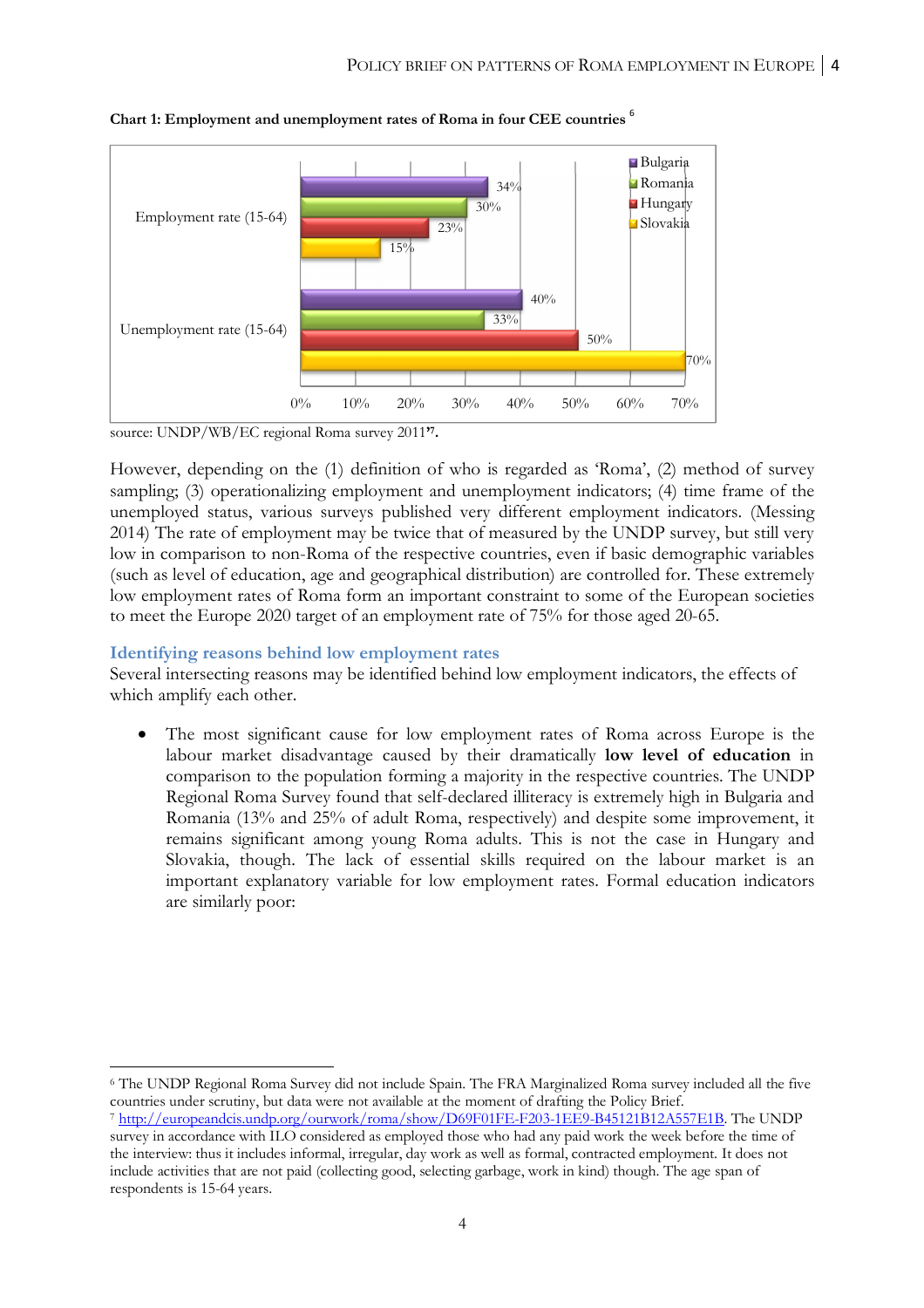

**Chart 2: Educational level of adult Roma in four CEE countries (UNDP 2011)**

source: UNDP/WB/EC regional Roma survey 2011**'.** 

There are significant differences among the surveyed countries, with Romania presenting the worst situation, where a third of adult Roma have no formal educational qualification and only a third have educational qualification ISCED2 and over. In Hungary and Slovakia the situation is significantly better: most of the Roma have completed lower secondary school. However, upper secondary school qualification (ISCED 3), which can be regarded as a threshold to stable and formal employment, is rare among Roma in all countries. The ethnic gap is immense at this stage: in contrast to 10-19% of Roma 57- 91% of the total population has achieved this level of education (LFS 2011).

Although there is substantial improvement in educational attainment; younger generations have significantly higher educational levels than older age groups in most of the countries, but in Romania and Bulgaria the lack of education remains a severe problem even for the youngest age groups (Brüggemann 2013).

Reasons underlying low educational levels for Roma are complex and well documented by a number of researches. The most recent European comparative research (EDUMIGROM), conducted under the umbrella of FP7 research framework identified the role of systemic factors (institutional segregation, early selection and streaming, variations in educational quality to the detriment of ethnic minority students) and institutional ones (schools' and teachers' approach to ethnic diversity, preconceptions about Roma's abilities transformed into grading, teaching practices and methods) (Szalai, Schiff 2014). Low educational attainment could explain most of Roma/non-Roma employment differences, but there are further factors deepening the gap. (O'Higgings and Ivanov 2006; World Bank 2008; O'Higgins 2013; Kertesi and Kézdi 2011)

 Low-skilleddness has differing consequences in different Member States and sectors of activity. (Kurekova, Haita, Beblavy 2012) Labour market disadvantage of the low educated workforce differs significantly across European countries: in Slovakia and Hungary having low education has a more powerful effect on employment opportunities than in Spain, Romania or Bulgaria. (Fabo, Kahanec, Messing 2013) The discrepancy can be partly explained by the differences in the *structures of the national economies* in the respective countries, more specifically the presence of economic sectors/branches, which could absorb low educated Roma workforce. In Romania, Bulgaria and Spain economic branches (construction industry, tourism and agriculture) having the potential to absorb low educated workforce exhibit an important share in national economies, even if the crisis has considerably affected these sectors since 2008. The Spanish economic boom in the decades of the 90ies and 2000 provided plenty of jobs for the vulnerable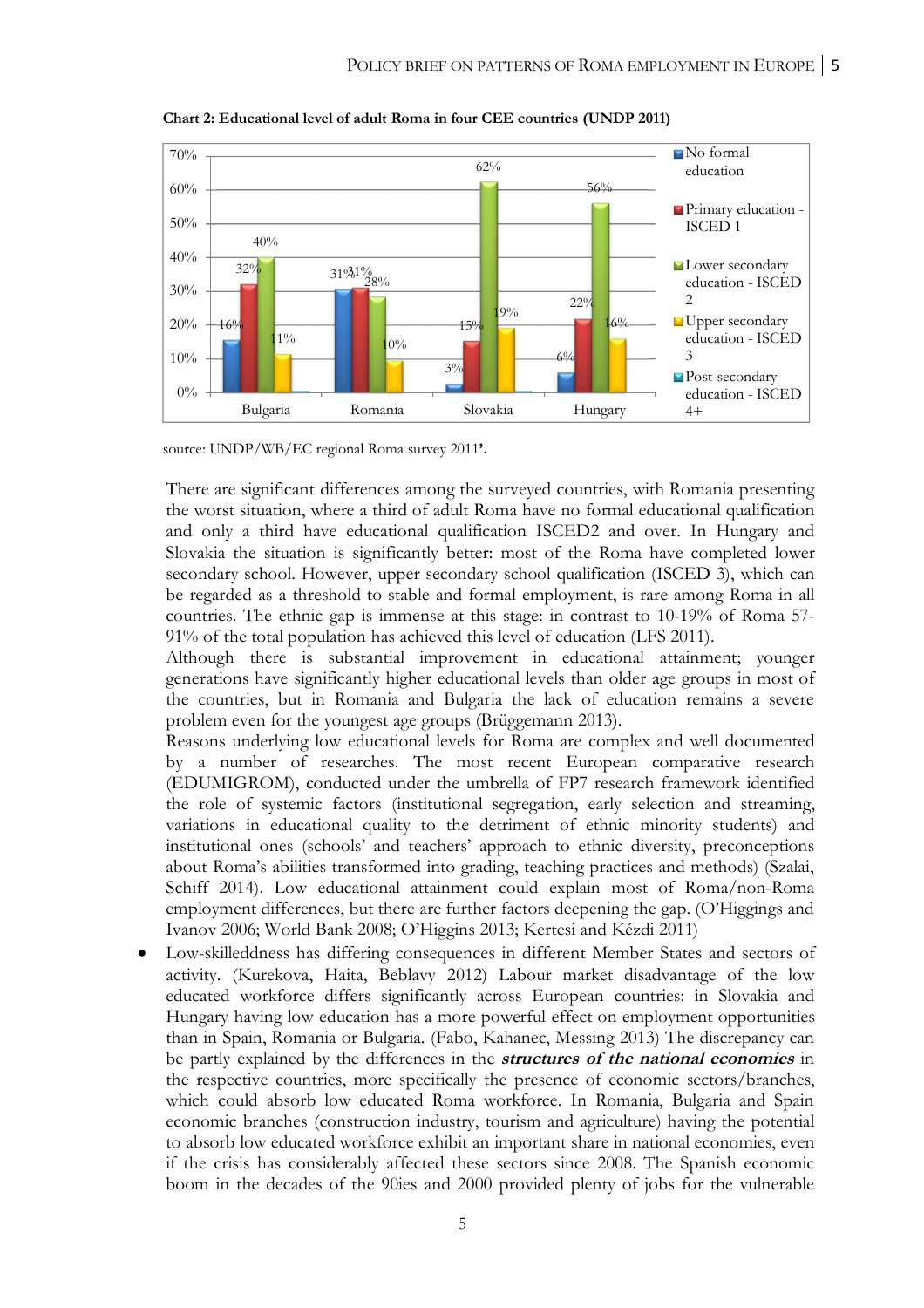groups, including migrants and Roma. In contrast, in Central East European countries, but especially in Slovakia and Hungary the current situation is determined by the transitional shock of the early 1990ies in the course of which the economy experienced a sharp drop in demand for low skilled and unskilled workforce. This change of the economic structure has important geographical implications as well: certain regions (East and South-East Slovakia; North East Hungary, and South-West Hungary) were hit more by the downfall of the heavy industry after 1989 regions, while these regions are homes of a considerable share of Roma. Lasting economic depression together with long-term unemployment is extremely widespread in these areas.

- *The costs of officially employing workers* is another important factor behind low level of Roma employment and the cross country differences of employment indicators. Analyzing current country specific regulations on taxes, social contributions and minimum wage, cost of labour was calculated (Fabo, Kahanec, Messing 2012). Sizeable differences were found in this respect between the five countries, which seem to be an important factor in terms of what proportion of Roma had the opportunity to enter the labour market. In Romania and Bulgaria, where the total cost of employing a worker at minimum wage was  $\epsilon$ 174 and  $\epsilon$ 197 in 2011, respectively a significantly higher proportion of Roma are formally employed (34% and 30%, UNDP), than in Hungary and Slovakia (23% and15%, respectively), where the cost of formally employing a worker at the level of the officially set minimum wage is more than double ( $\epsilon$ 410 and  $\epsilon$  421 respectively). Although the sum in Euro alone could be misleading, as it is not adjusted to the level of economic development; prices and wage levels of the individual countries. Still, high wage costs may have an important influence on the level of formal employment of loweducated population as they inform investment decisions of multinational companies, which are important employers of low skilled workforce.
- One consequence of the high costs of employing low skilled workforce becomes an important characteristics of Roma employment itself, namely their *exclusion from the official employment into the informal segments of the labour market*. Country specific in-depth research found that features of Roma employment deviate considerably from typical employment in that it is (1) dominantly irregular, (2) include activities that are not considered as employment (collecting and trading with goods, waste recycling), (3) is unstable and (4) is outside the scope of the formal and sometimes the legal labour market. Qualitative, in-depth investigations suggest significant work hidden behind the measured stunningly low employment rates<sup>8</sup>. The UNDP survey identified important presence of informal work too: two third of Roma in Romania, 57% in Bulgaria and fifth in Hungary and Slovakia have declared to be employed informally (UNDP 2011).
- The most *recent crisis has hit economic sectors that earlier employed low skilled workforce***:** construction industry, tourism and agriculture. It is well documented that in the context of economic crisis the most vulnerable segment of the population in terms of qualification, access to jobs, interpersonal supporting network, and distance from jobs was affected most. (Vaugham, Whitehead 2011) Our fieldwork research confirmed that Roma were hit disproportionately by the economic crisis due to the fact that it shook companies that employed low-skilled workforce: i.e. construction industries, agriculture.
- A further cause for low employment rate is the well documented fact that Roma face extensive racial *discrimination* in Central and South East Europe, especially at the entry point of the labour market, during job interviews and selection procedures. (EU MIDIS

<sup>&</sup>lt;sup>8</sup> A recent survey of Roma in Hungary found that while only 22% of working age Roma is officially employed, two thirds of them are involved in some way in the labour market doing work in the irregular and informal job market as non-contracted workers in the agriculture and constructions, or collect various goods to sell (mushrooms, herbs) or trade with renewed goods considered as waste (metal, clothes, household utensils, furniture etc.), or are involved in workfare. (Mód 2010)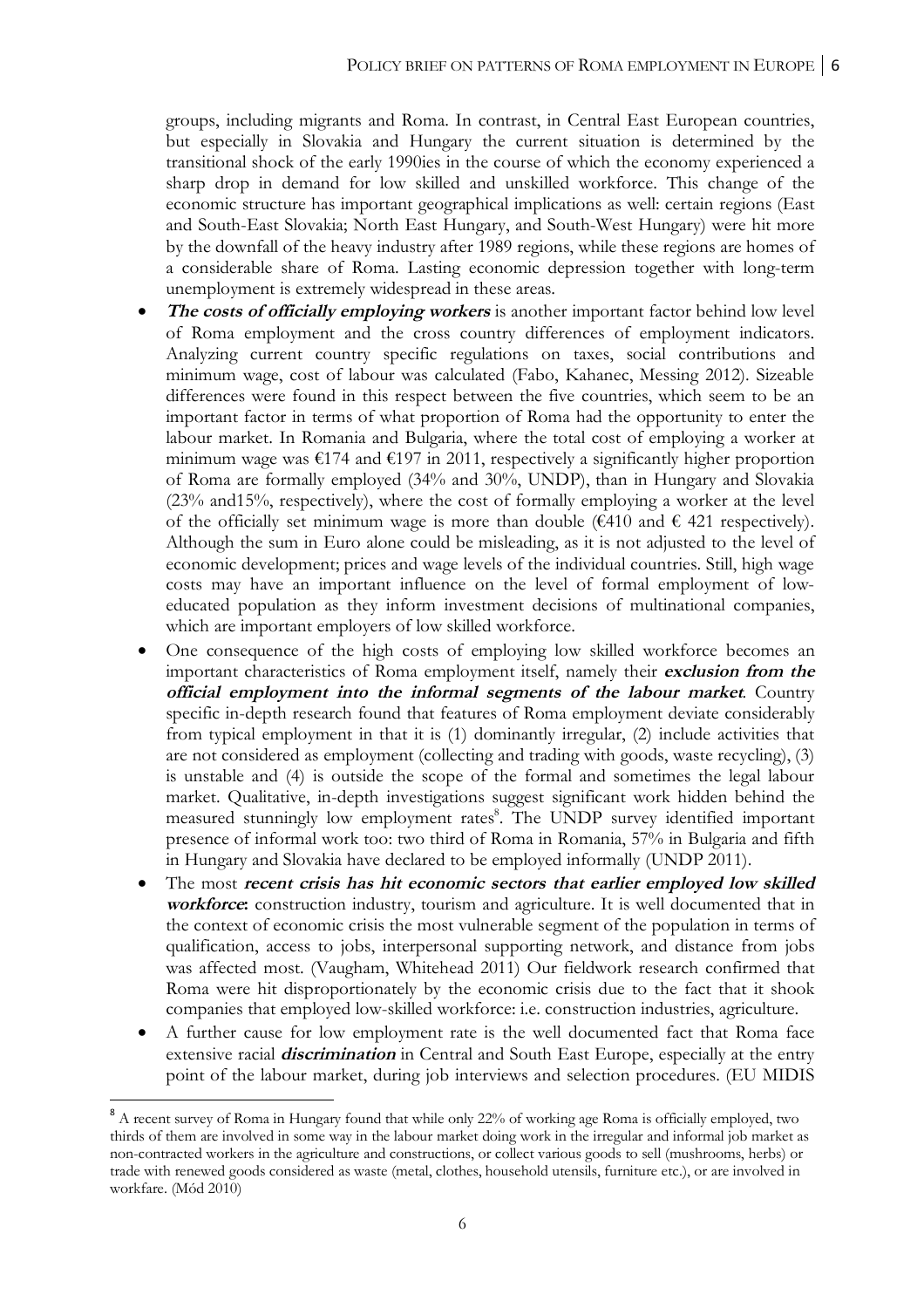2009) Our empirical fieldwork research confirmed that ethnic discrimination is unconcealed: in Romania, Bulgaria even the job notices indicate explicitly that Roma should not apply, while in Slovakia and Hungary more concealed forms of discrimination are prevalent; applicants with Roma names or racial signs are refused without further explanation. In Spain racial discrimination is much less a problem.

And here we need to refer to *factors* that, in contrast to public perceptions, *do not enhance low employment rates of Roma*. Public opinion's common-sense knowledge maintains that the reason for high unemployment of Roma is their lack of willingness to work (World Bank 2005<sup>9</sup>). The latest UNDP and FRA surveys together with country specific research strongly disprove this 'knowledge': Roma have a dominating preference to safe and regular jobs as opposed to unsafe and irregular jobs: 75-93% of Roma preferred having a secure but modestly paid job to an unsecure job with high income. Another public perception about the causes of high unemployment of Roma is that they tend to exploit the welfare systems. The analysis of the financial incentives of staying employed in contrast to turning to the welfare system disproved the feasibility of such strategy. Contrasting household incomes available by being employed on minimum wage and by welfare allowances revealed that quitting employment causes a major, sometimes unmanageable loss in household income in any of the Central and South East European countries for any household type. (Fabo, Kahanec, Messing 2013)<sup>10</sup>

#### **Policy responses and how they reach out to vulnerable/ Roma unemployed**

With the exception of the Spanish ACCEDER program, ethnically targeted policy interventions are sporadic and powerless. Formulating "Roma" employment program bears considerable political risk in countries of Central and East Europe where prejudice and negative attitudes towards Roma are widespread not only within the population but also among politicians, and employees of public institutions (FRA 2008). Governments are reluctant to target Roma explicitly, therefor. In addition, with the lack of monitoring the ethnic background of the beneficiaries the realization of such targeting remains weak. Instead, mainstreaming policies or those, which target in a non-ethnic way (set target groups according to factors behind vulnerability or the combination thereof, such as low education, living in economically disadvantaged regions or marginalized communities, age and other demographic traits) have the potential to reach Roma. Therefore, one needs to depart from examining mere "Roma" employment programs in order to identify LM interventions and measures that have a potential to intervene into low employment rates of Roma population.

The overview of the scope of active labour market policies (ALMP) in each country and the relative budgets that governments dedicate to this mission in a European perspective highlights country specific differences in terms of commitment and preferences.

<sup>9</sup>http://web.worldbank.org/WBSITE/EXTERNAL/COUNTRIES/ECAEXT/EXTROMA/0,,contentMDK:2074 9979~pagePK:64168445~piPK:64168309~theSitePK:615987,00.html

<sup>10</sup> for exact calculations see NEUJOBS Deliverable 19.1 (Fabo, Kahanec, Messing 2013)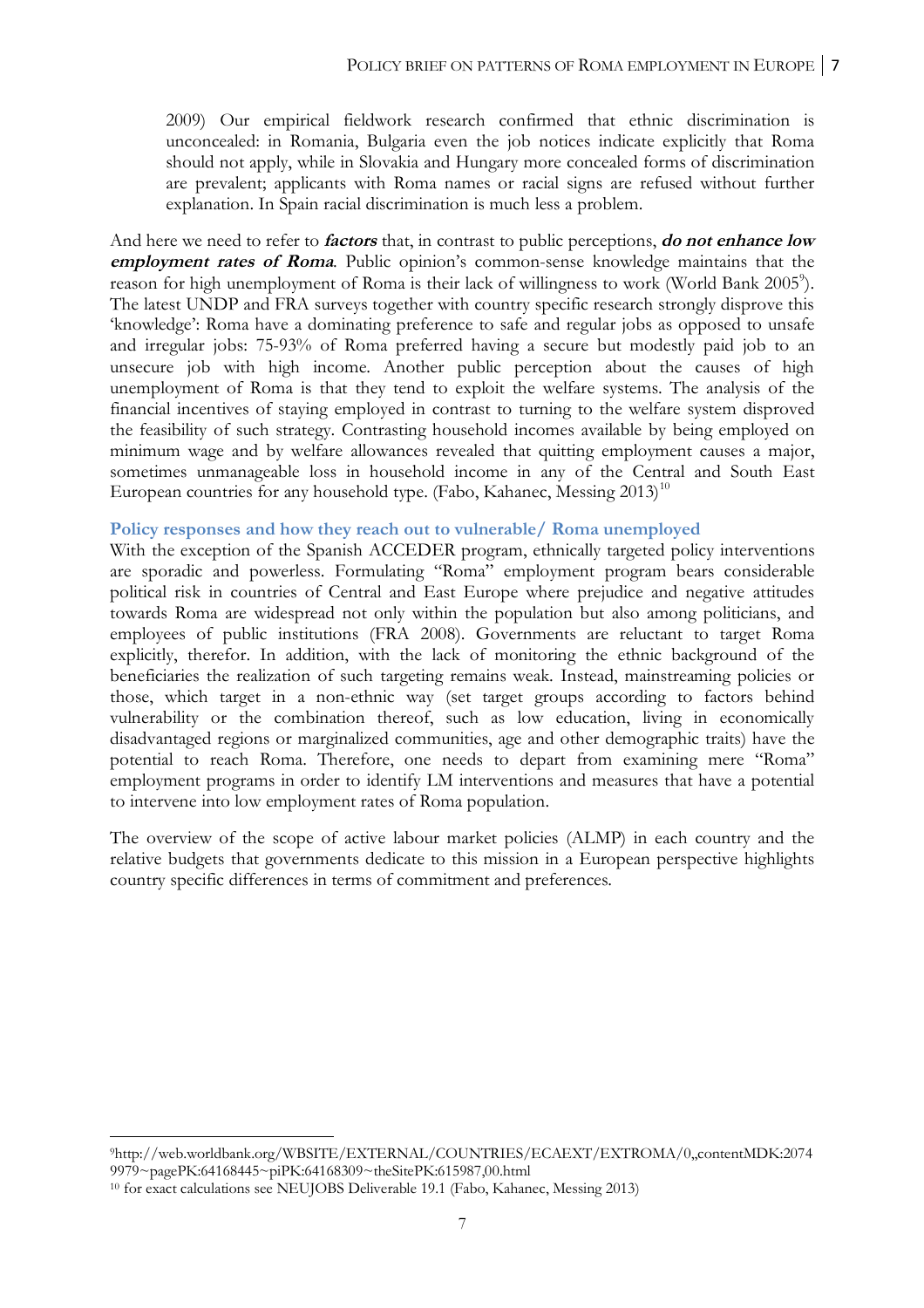

Source. Eurostat. LMP database

The five countries in this study demonstrate a wide range concerning the level and structure of their labour market policy (LMP) spendings. With the exception of Romania the countries under scrutiny of this study have a significantly higher than EU average long-term unemployment (LTU) rates<sup>11</sup>. In spite of being in desperate need of efficient labour market interventions the level of LMP spending in the four Central East European countries does not reach the EU average (Eurostat 2012)<sup>12</sup>. Spain stands out with spending  $0,8\%$  of its GDP on active measures and labour market (LM) services, while Slovakia, with similarly high LTU rate spends only 0,25% of its GDP to this purpose. Romania and Bulgaria, spending around 0,1% of their GDP are the absolute underperformers within the European Union in terms of ALMP expenditures, while Hungary is in between the two ends with approximately 0,6% per GDP spending.

In addition to the mere numbers of ALMP expenditure the quality and efficiency of the spendings is essential in terms of whether they reach the most vulnerable population, among them Roma unemployed. Identifying responsibly the extent to which ALMP reach (or not) Roma unemployed proved to be impossible, as *information on the ethnic background of beneficiaries was not collected in any of the countries*. The only source of information in this respect was estimation given by stakeholders, employers and beneficiaries and the triangulation of these.

According to the research **direct job creation** programs in the form of Public Work (PW) and Public Employment Programs<sup>13</sup> (PEP) are the most likely to reach Roma unemployed. The efficiency of this simple but very expensive policy measure is widely contested, mainly, because it typically does not address problems that feed long term unemployment. (Planas-Benus 2006, Köllő-Scharle 2011, Kluve 2010, Hudomiet-Kézdi 2011, Csoba et.al. 2010). With the exception of Romania, where PEP was ceased two years prior to the research, in all of the countries some kind of direct job creation existed though with very different scope and content. PEP was the

 $\overline{a}$ <sup>11</sup> The long-term unemployment rate expresses the number of long-term unemployed aged 15-74 as a percentage of the active population of the same age. (EUROSTAT);

http://epp.eurostat.ec.europa.eu/tgm/table.do?tab=table&init=1&language=en&pcode=tipslm70&plugin=1)

<sup>12</sup>http://epp.eurostat.ec.europa.eu/statistics\_explained/index.php?title=File:Unemployment\_rates\_by\_duration\_201 2\_(%25).png&filetimestamp=20130418092010

<sup>13</sup> 'Public Employment Programs' or 'Public Employment' refer to public work schemes through which the central governments (or local governments, public employment services or other actors) create publicly financed temporary jobs for long term unemployed who cannot find a job on the primary labour market. This program type is typical for Central-East European memberstates.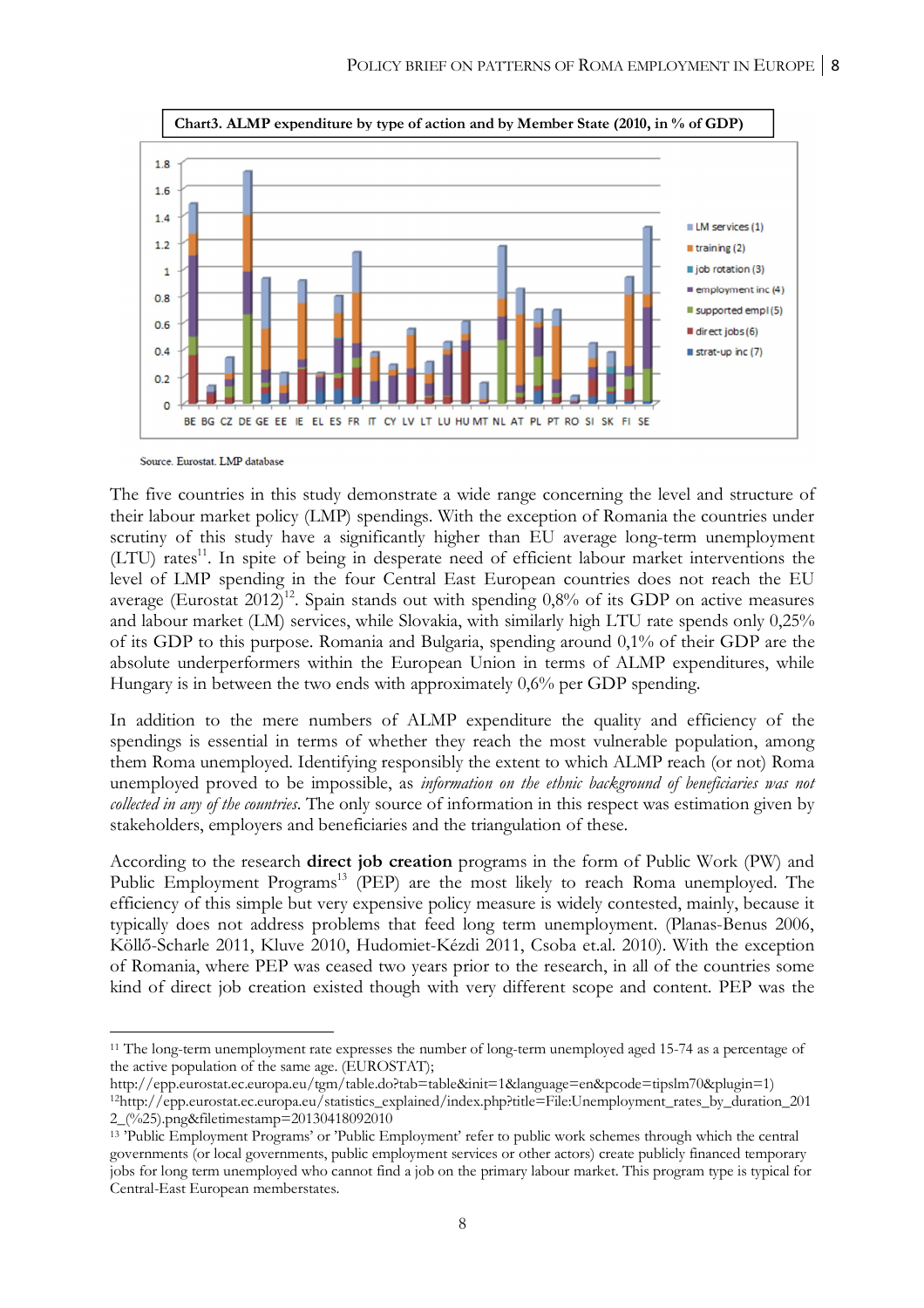most widely applied measure for  $Roma^{14}$  in Hungary, Bulgaria and Slovakia<sup>15</sup>, while its presence was still significant, but not overwhelming in Spain<sup>16</sup>. Hungary stood out in terms of the share (over  $2/3^{rd}$ ) of the ALMP budget's spent on direct job creation<sup>17</sup>.

Public work (PW)/ public employment programs (PEP) is situated on the boundary of labour market and welfare policies; participation in public work is tied to the receipt of welfare allowances in the four countries, but in very different ways, incorporating very different incentives for participation. The NEUJOBS fieldwork investigation (Messing et al 2013) identified important weaknesses of job creation schemes, which after all limited their efficiency and resulted in counter-effective outcomes in some cases. The most important problems of job creation include the following: (1) it trapped (Roma) beneficiaries in the circle of welfare subsidies and public work/PEP in countries - Hungary, Slovakia, Bulgaria - where the individual could recurrently become a beneficiary and was not offered additional labour market services supporting his/her return to the open labour market; (2) it distorted the local labour market equilibrium in countries where the scope (the number of beneficiaries) of PEP was too large and the range of potential beneficiaries was defined in a non-restrictive way (as in Hungary where highly skilled temporary unemployed were also addressed by job creation); (3) it generated dual and hierarchical labour markets locally, in countries where the regulation did not eliminate replacement effect, meaning that regular workforce was replaced by lower waged public employed in public companies and institutions (offering free or very cheap labour force for the employer); (4) it enhanced local hierarchies and structures of exposure and powerlessness of Roma and other vulnerable unemployed if participation in public employment was tied to social welfare benefit (in Hungary, Slovakia, Bulgaria); (5) it did not assist unemployed in re-entering and reintegrating the primary labour market when activities offered by direct job creation programs were mundane and did not embrace value added. Very often job creation did not develop new skills and were superfluous (like sweeping the street back and forth) (Hungary, Slovakia and Bulgaria). In sum, PEP/PW offered short term solutions that maintained social exclusion while they do not intervene into the roots of long term unemployment. In certain, severely marginalized regions, for certain – the most vulnerable - population groups, for a restricted period of time, job creation programmes might be legitimate form of intervention, but only in a carefully designed manner and limited scope, with additional services offered to beneficiaries. When considering how popular PEP is despite of its low performance, it is important to understand, that PEP incorporates important political gains: as it offers short term employment for those having little chance on the open labour market it is supported both by program participants and the local middle classes, who see it as a tool to activate indolent poor (and Roma). In addition the political elite regards it as a means of improving labour statistics, an important measure of governmental performance.

An important prerequisite to improving labour market inclusion of Roma would be that **Employment Offices** (EO)<sup>18</sup> **provide high quality, tailored services** to clients in vulnerable situation. The research found significant variations in this respect: Employment Offices were seen by Roma as purely administrative units where registration of unemployed was managed, without any support for labour market inclusion in the Romanian and Bulgarian fields. In addition, Roma unemployed described frequent experiences of open discrimination and humiliation by employment office servants in these two countries. (Pop, 2013; Pamporov 2013) In the Slovakian, Hungarian and Spanish fields FG discussions did not reveal such stunningly negative attitudes of the labour office staff, but clearly indicated that these institutions were

<sup>14</sup> 'From social benefit to employment'

<sup>15</sup> Anti-flood Measures

<sup>16</sup> Employment Plan

<sup>17</sup> Public Employment Schemes

<sup>18</sup> Országonként a MK elnevezése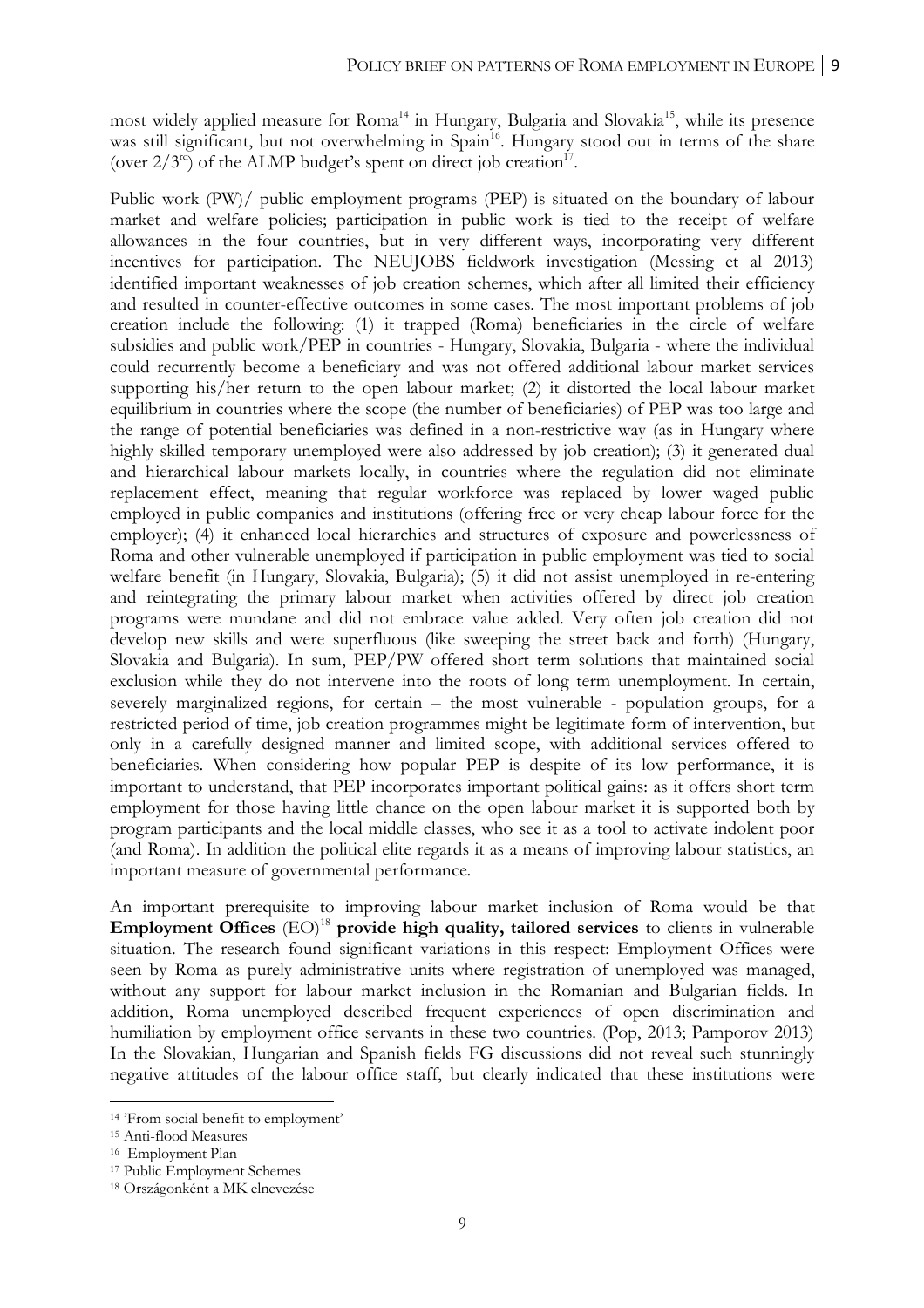regarded as a formal bureau to which unemployed are obliged to come regularly to register and retain benefit entitlements. (Kurekova and Konstekova 2013; Messing 2013, Bereményi 2013) Training courses and job search support were offered to Roma unemployed in these countries, but many did not feel they provided useful support and services were rarely tailored to the needs of the beneficiaries and the local labour market. Also, the research found that Roma, especially those living in marginalized areas, are often reluctant to turn to the EO for lack of trust, and their experience about lack of effective support. Initiatives aiming to bridge this resistance were found in Bulgaria, Hungary and Spain, where EO employed mediators of Roma background. Experiences were equivocal, but the initiative worked well if Roma employment mediators belonged to the local community and had proper professional background. Roma employment mediators were less prejudiced and discriminative towards Roma clients, had better communication capacities within and knowledge of the community; also Roma clients had greater trust toward them and to the office, consequently. In Slovakia, field social workers provided personalized counselling to Roma unemployed, (Kurekova and Konstekova 2013) but their activity remained arbitrary, depending on the commitment of the social worker.

Another important obstacle to efficient service provision was **geographical distance**: in all of the countries (except for Spain) Roma residents of small rural settlements had difficulties in accessing the EO situated in towns serving as the centre of the micro-region. Travel expenses were not covered by the office (Romania, Bulgaria) or were covered in a delayed mode (Hungary) causing serious difficulties to the anyway economically deprived rural Roma people. A good solution for bridging geographical distance was found in Hungary, where the EO operated a mobile office with regular office hours in each settlement belonging to its service area.

A crucial constraint to Roma employment is the generally **low educational attainment**. It is important to understand that economic structures of the post-transition economies continue to determine the educational composition of the labour demand to which the supply side (and the school system feeding labour force composition) has not adapted. Therefore the lack of highly educated and the oversupply of low skilled workforce can't be tackled within the framework of labor market policies but should primarily be challenged through the system of public education. Labor market programs are equipped to make minor adjustments and corrections in terms of training in specific areas, in which a local disequilibrium of demand and supply on the short and medium term appears. ALMPs, however, cannot replace or correct basic deficiencies of the public education system, meaning that a sizeable population remains illiterate and leaves education without acquiring the most essential skills needed for participation in society and labour market. Our research – which focused on labour market policies – identified a few instances for how countries try to deal with low educational levels of Roma unemployed: in Hungary public employment schemes have an educational element, providing the opportunity to precipitate public employment obligations by reentering second chance schooling for those unemployed who have not completed primary school (ISCED 2). In Spain, in the framework of Personal Itinerary of Integration (INI) the employment office (EO) offers training and job orientation in collaboration with companies, primarily for young unemployed youth, who receive personalized professional orientation and training. However, due to poor design of the program and curriculum, the lack of tailored tuition this program element remained weak in Hungary. In all of the countries EOs organize **occupational training** courses but very often companies indicate that trainings do not coincide with the HR needs of the local economy. The research found evidence for the EOs or NGOs organizing training courses specifically for Roma in which traditional crafts attributed to Gypsies were trained (i.e. basketwork, flower banding, woodwork, tinwork etc.). Such initiatives, typically do not consider that there is no market need for such skills. The best practice of how to match training courses to local labour market need was found in Hungary, where EO made significant efforts to nurse close contacts with local companies, surveyed local employers regularly about their HR plans in terms of the size and quality of the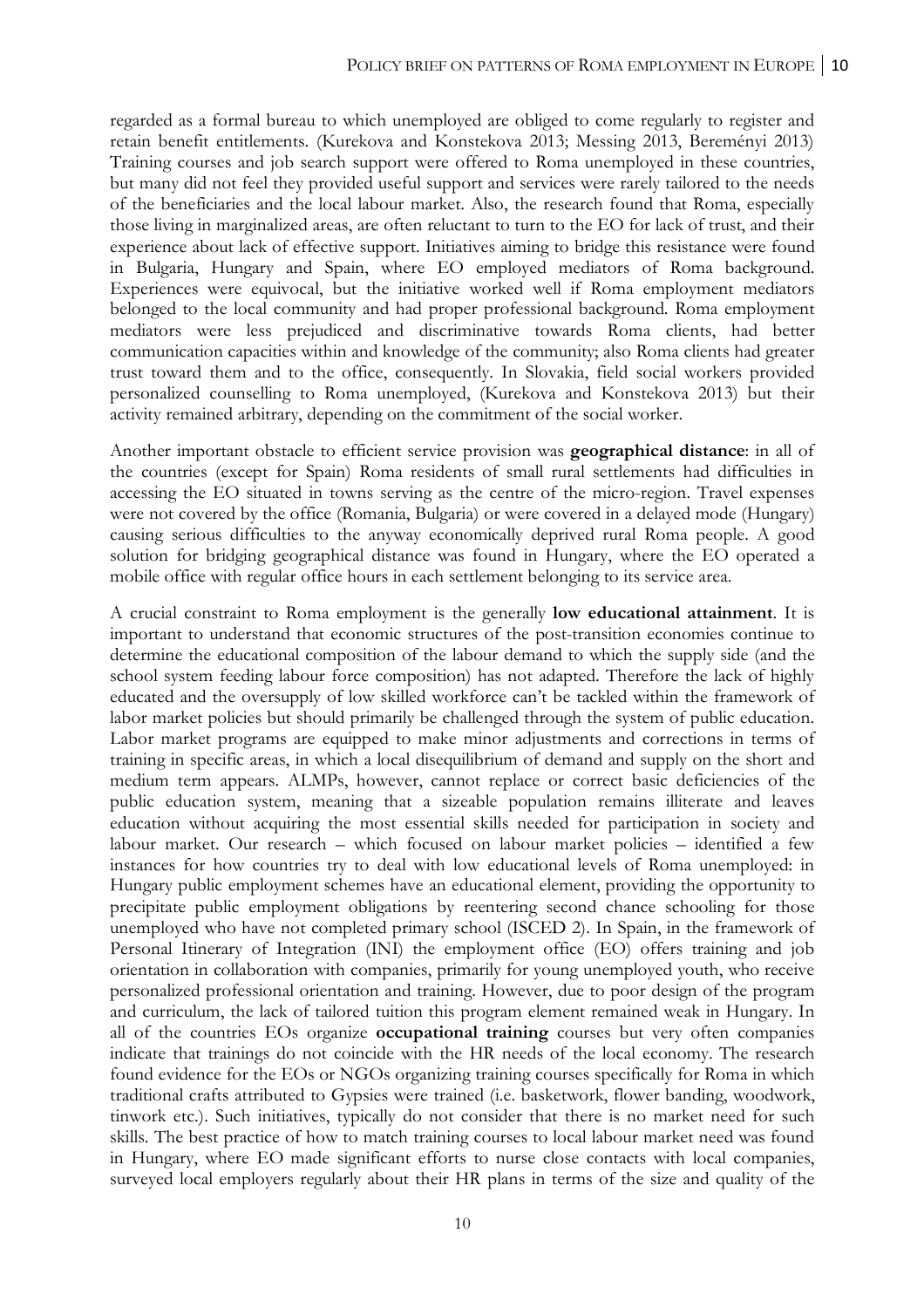demand for labour force and accommodated ALMP training courses to the needs of the local companies.

A few programs, most typically development programs in Hungary and Slovakia, address the issue of *regional inequalities* and the explicit *marginalization of Roma*. In Slovakia marginalized Roma communities are addressed specifically by including them as a horizontal priority in the country's development programs enabling them to apply to targeted funds. In Hungary, the most underdeveloped micro-regions receive substantial support for complex development of their economies, human resources and infrastructure. Such geographical targeting is theoretically an appropriate way to reaching out to a significant share of vulnerable Roma without ethnicizing marginalization and long-term unemployment. However, these programs have rarely a substantial employment component; they typically focus on other spheres of disadvantages such as infrastructure, housing, education and community development. Our fieldwork research, as well as evaluation studies of the respective programs found that geographically targeted complex development programs failed to reach the most disadvantaged in the course of implementation. Despite its complex and thorough design the actual implementation included damaging deficiencies: due to the lack of meaningful inclusion of Roma NGOs in the design on the local level, the program tended to disregard the actual needs of the marginalized Roma communities, and funds were typically allocated according to the needs of the local leaders and the middle-class while the high level of bureaucracy hampered the actual implementation. (Salner, Kostal 2013; OSF MtM 2011, Teller 2012)

*High level of informal employment* is to a great part due to the *high wage costs***,** especially in Hungary and Slovakia, where the total labour cost of the minimum wage (including social security contributions and taxes) is high compared to its productivity. This issue necessitates a complex approach, stretching beyond the scope of active labour market policies into the sphere of economic and tax regulations. The most affected economic branches are those, which employ low skilled workforce: construction, agriculture and tourism (Fazekas, Benczúr and Telegdy eds. 2013). In the frame of ALMP **wage subsidies** have a potential to increase formal employment of low skilled people. Lifting costs (social security contributions and taxes) burdening disproportionately the employment of low waged workforce or covering a part of the wages for a certain period of time can be an appropriate tool for enhancing access to labour market for lowskilled long-term unemployed. Such active measures were available in most countries but with the exception of Hungary too many conditions were required from companies applying to the subsidy (administrative burdens, commitment to provide an employment contract beyond the period of the subsidy) therefor employers did not find it worth to apply. Only in Hungary, where conditions of applying are unchallenging and subsidy is easily available did fieldwork research identify Roma benefiting from wage subsidy measures. Another policy instrument with a potential to enhance formal employment of low-skilled workforce is the **lifting administrative and financial burdens of self-employment** and atypical forms of employment. In contrast to Spain, where self-employment is relatively easy and cheap and where many of the Roma are selfemployed, in Central European countries self-employment is very complicated and expensive and necessitates substantial investment, therefore self-employment is not a tangible choice for the vulnerable population.

**Discrimination** is a substantial barrier to Roma employment, one, which would legitimize ethnic targeting of public policies. The overview of labour market policies in the five countries revealed that such an approach is mainly lacking. Although in all of the countries relevant legal safeguards against racial discrimination as well as institutional framework for addressing complaints about discrimination existed, this did not stop employers (and also several stakeholders) from discriminating Roma individuals. Our research found that ethnic targeting of employment programs is rare, have a local scope and with the exception of the Spanish ACCEDER are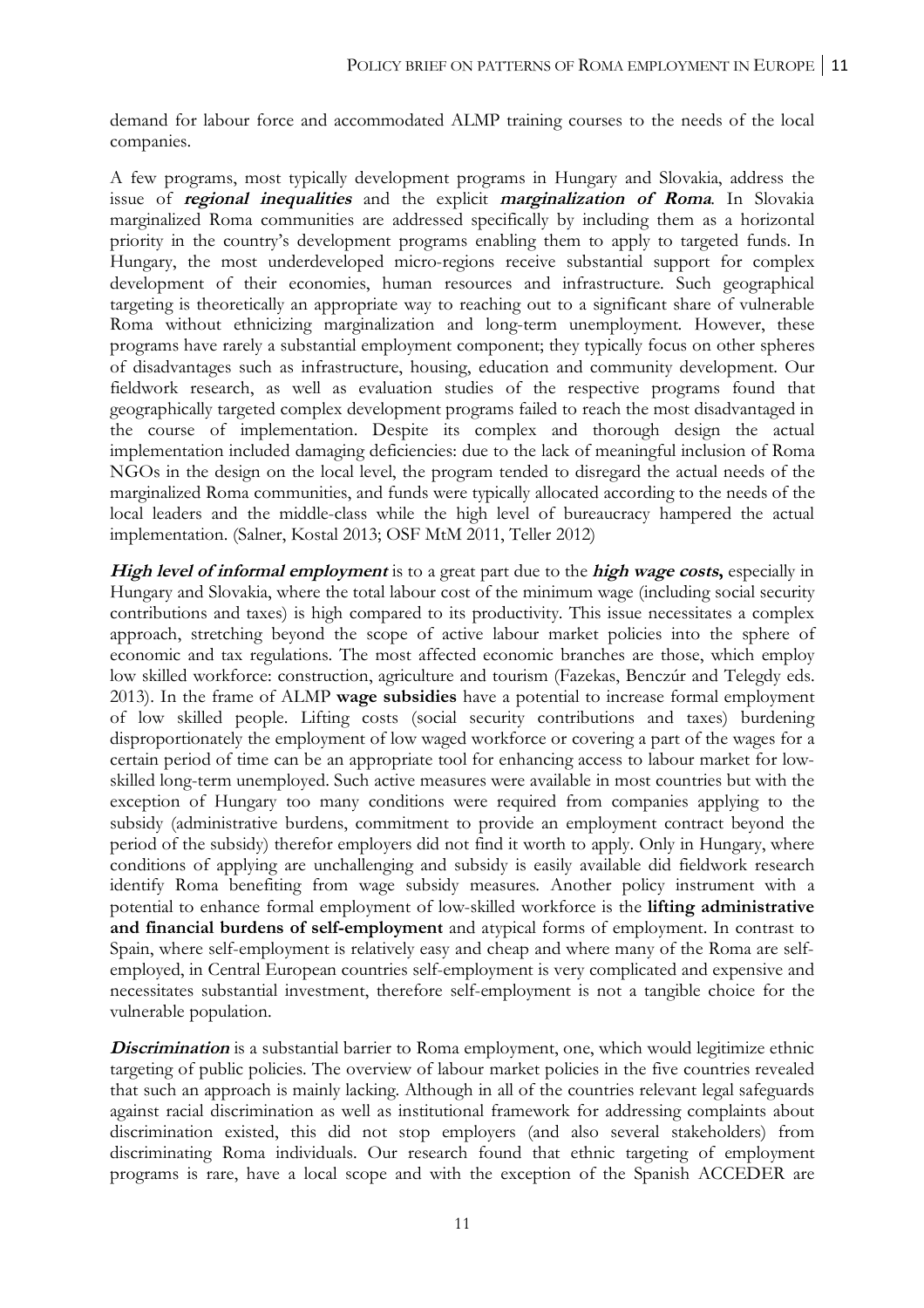project based and therefor irregular and incalculable. Moreover, the few ethnically targeted 'Roma employment programs' did not ensure that the actual beneficiaries were Roma. Even in Spain, where a part of ALMP funds were directed explicitly to Roma NGOs (Fundació Secretariado Gitano (FSG), implementing agencies do not collect any information on the ethnic background of program (ACCEDER) beneficiaries. A further important drawback of such programs is that they do not challenge discriminatory attitudes and decisions of employers.

A more appropriate approach to contest consequences of discrimination is **the implementation of affirmative action.** This policy tool is not applied in countries under scrutiny, and is generally regarded as undesired by policy makers and stakeholders; as another form of discrimination. The research found two examples for measures that could be categorized as affirmative action. One example was found in Hungary, where ALMP training courses funded by the EU prescribed a *20% Roma participation*. Despite reluctance from labour office staff and the difficulties of measuring the fulfillment of such a target, this regulation increased significantly the proportion of Roma benefitting from ALMP training. The recommendation of 20% Roma participation forced Employment Offices to more actively recruit Roma participants. Another measure that could be regarded as affirmative action was the employment of *Roma employment mediators*. Roma employment mediators programs were operated in three countries – Hungary, Bulgaria and Spain – but dedicated positions for Roma in public services could be beneficial, in various aspects. Firstly, because it would increase Roma employment rate by itself. Secondly, because Roma employees have a greater chance to reach out to marginalized Roma households and thus enhance the efficient service delivery to marginalized communities supposed that they may have better and more in-depth knowledge of the community, have better communication potentials and Roma clients have potentially greater trust to Roma civil servants. Moreover, the possibility of stable employment as Roma public servants may provide a positive incentive to Roma youth for continuing education.

# **Policy implications, recommendations**

In order to gain a better understanding about the types of labor market programs that genuinely support Roma employment it would be essential to **collect information and monitor outcomes** with regard to participation of Roma in ALMP. In addition, data collection is a key prerequisite of good program targeting and meaningful monitoring. The lack of data about the ethnic background of beneficiaries is a major obstacle of having a reliable knowledge about the influence ALMP have in enhancing Roma employment. Legal framework in the individual countries make it difficult if not impossible to collect individualized information on the ethnic background of ALMP beneficiaries, there are however several ways to obtain the most essential information:

- Self-declared ethnic background of beneficiaries (including the option of multiple ethnic identification), should become a part of regular anonymized surveys on ALMP impact assessments;
- Roma surveys (either conducted by the EU agency (Fundamental Rights Agency) or by national government) should ask about participation in the various types of ALMP.
- Including the aspect of self-declared ethnicity into large scale comparative investigations, such as the Labour Force Survey, would produce reliable data on presence and quality of LM participation of Roma population.

**Targeting** of programs is a genuine challenge for policy makers, who, besides finding ways to define the population most in need of support, have to take into account political forces, public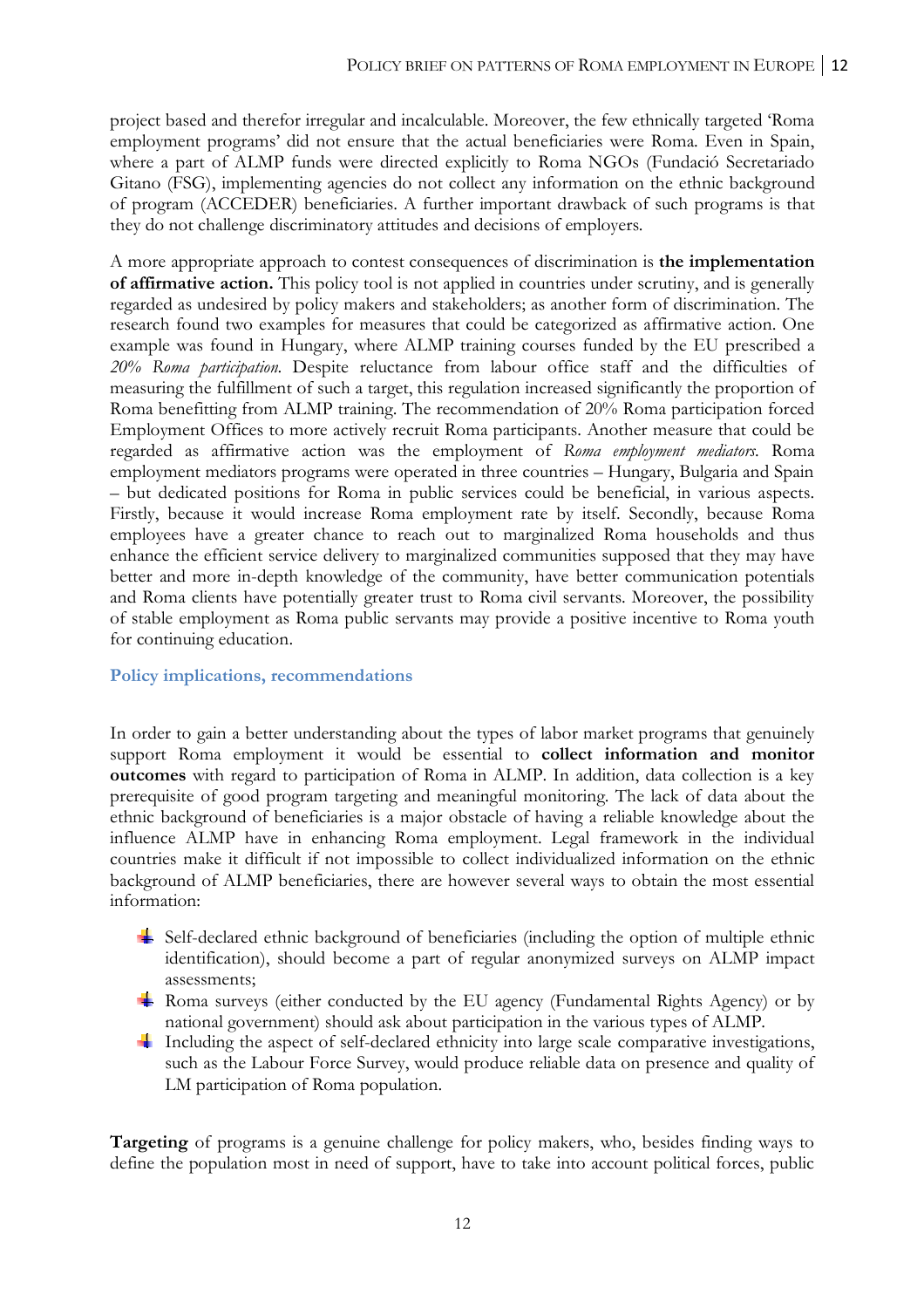attitudes as well as the challenges of implementation posed by the individual techniques of targeting. Our research pointed out that:

- Exclusive ethnic targeting of employment programs is rarely a feasible and efficient way of reaching out to Roma as there is no baseline against which Roma participation can be set (see point above). In addition, few ethnically targeted programs have no instruments to ensure that their beneficiaries are Roma. Besides, there is a considerable political risk of designing and of implementing "Roma employment programs", especially in Central and East European countries. Exclusive ethnic targeting seems to be fruitful only in small scale, locally, with the involvement of dedicated Roma community leaders or organizations.
- Instead, targeting according to a careful combination of factors behind vulnerability (low education; age; health situation; living in marginalized regions; having small children) may lead to reaching out to a significant number of Roma.
- In addition, the identification of an ethnic target (about the share of Roma on an aggregate level) of otherwise mainstreaming ALMP is desirable. The formulation of such targets raises awareness of EO servants and poses an important incentive to reach out to Roma unemployed.

**Improving service delivery of Employment Offices** to marginalized Roma communities would support employment opportunities of Roma by itself. Our research found that Employment Offices fail to provide genuine support to long-term unemployed Roma, especially if they live in marginalized areas. Presently, they tend to focus their efforts on administrative activities such as registering unemployed, administering clients and publishing job openings. In the meantime, genuine support of unemployed is lacking.

- **Prejudiced and negative attitudes of Employment Office (EO) servants are a substantial** problem, especially in Bulgaria and Romania. We suggest implementing awareness-raising trainings for EO servants providing information on how to support Roma clients, and raise awareness and sensibility towards the multiply intersecting disadvantages of Roma unemployed.
- In order to increase service quality there is a need for surveying of client satisfaction in EOs, including the aspect of discrimination.
- Employment Offices should employ staff from the Roma community who, having an indepth knowledge of marginalized Roma and an understanding of their problems, could challenge distrust of Roma toward the "official" institution and facilitate provision of more targeted services. However, Roma staff members should not be seen as exclusively responsible to treat Roma clients, as such a practice would getthoize both Roma mediators and Roma clients.
- Although there are instances of 'Roma employment coordinators' being employed in some of the Hungarian, Bulgarian and Spanish in Labour Offices, but these positions are project-based, available only for the term of the funding of the project, and thus lead to eruption in provision of this service in public offices. These positions should become a part of the regular labour market system, and form a part of the employment office / social service budget.
- $\pm$  Due to the fact that an important share of the unemployed living in marginalized areas does not get to the Employment Office due to financial difficulties the basic principle of organizing the EO's services should be: the Service moves to the clients instead of the currently prevalent principle of "clients should travels to the office". In this spirit, Employment Offices should develop a system of mobile office providing services in smaller, marginalized settlements at established dates/ time windows.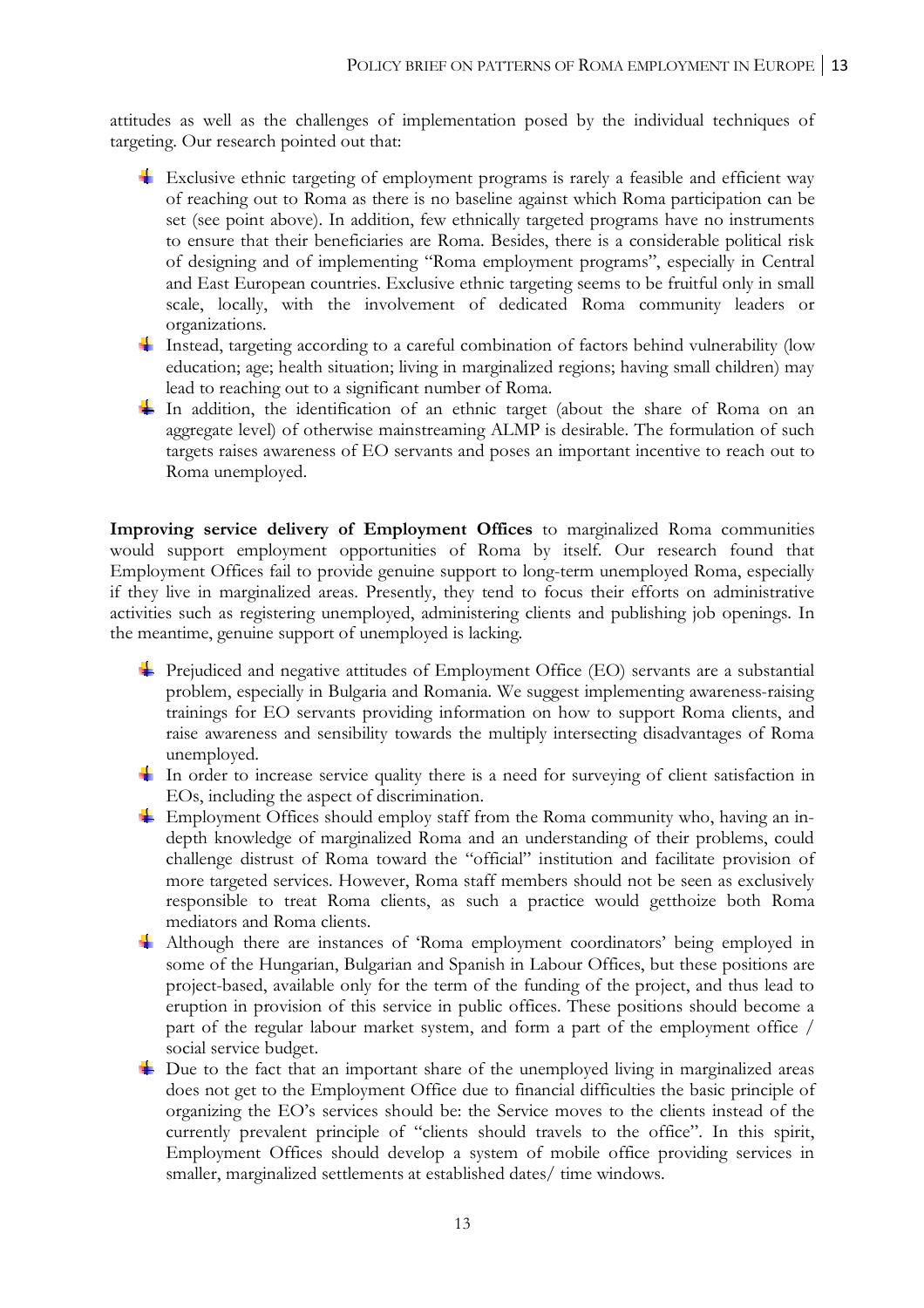$\pm$  Employment Offices should aim to offer tailored services in the form of mentoring (i.e. job search assistance, legal advice, sending of applications, helping with writing CVs mediation with various institutions, helping to find adequate training courses etc.) could have a potential to provide real assistance to unemployed with multiple vulnerablilities

# **Active Labour Market Programs:**

Various ALMP have different potential to reach out to and support the vulnerable populations, and to marginalized Roma in specific. The basic principle of designing ALMP should give preference to market-compatible ways of intervention offering incentives for employers rather than creating a secondary labour market or administratively punishing unemployed. Presently, **direct job creation** (Public Work and Public Employment Programs) is a key program type in most of the countries reaching marginalized Roma unemployed. While on the one hand it has not facilitated sustainable employment of Roma, it should be evaluated not only as a labour market policy tool but as a social policy measure. Roma prefer stable employment offered by PEP, however the bulk of research points to ineffectiveness of this program type in terms of supporting labour market inclusion. Direct job creation programs for the most marginalized and vulnerable segment of the labour market may be appropriate, however they should meet a number of conditions in order to support (Roma) unemployed in gaining access also to the primary labour-market. Direct job creation programs should:

- $\overline{\textbf{I}}$  involve meaningful activities that bear an added value;
- $\pm$  be part of a complex intervention including several of the following elements: tailored training, personalized mentoring, efficient job-match services;
- only be offered to unemployed in the most vulnerable situation and only for a limited period of time;
- **The Second Second** ideally, be operated in the form of job try-out;
- observe in their design that beneficiaries are not trapped into the vicious circle of public work-social benefit.
- $\Box$  not be regarded by governments as 'the solution' for employment of Roma;

Another ALMP tool applicable for increasing employment opportunities of low-skilled unemployed and vulnerable groups is **wage support**. Presently, however, this program type hardly reaches out to Roma for several reasons discussed above. Wage support would have greater potential to reaching marginalized Roma communities if

- $\pm$  it would formulate its target-groups in a restrictive way. In order to offer this support only for those, who are in an honestly difficult situation, the circle of available unemployed should be defined by setting multiple circumstances of disadvantaged situation;
- conditions prescribed for employers (about further employment, administrative burdens etc.) remain as flexible as possible while aspects demarcating beneficiaries is set in a restrictive manner (see the point above).
- $\frac{1}{\sqrt{2}}$  it would identify ethnic target as an aspect of vulnerability. This element of targeting would be beneficial in terms of reaching Roma in significant or at least proportionate number (see the Hungarian case);

As described in the previous section training can't reconcile the immense ethnic gap in educational attainment but they can make adjustments and corrections in areas where a disequilibrium of the labour market appeared locally. Still, the research identified certain aspects that are suitable to improve the impact of training programs for Roma unemployed: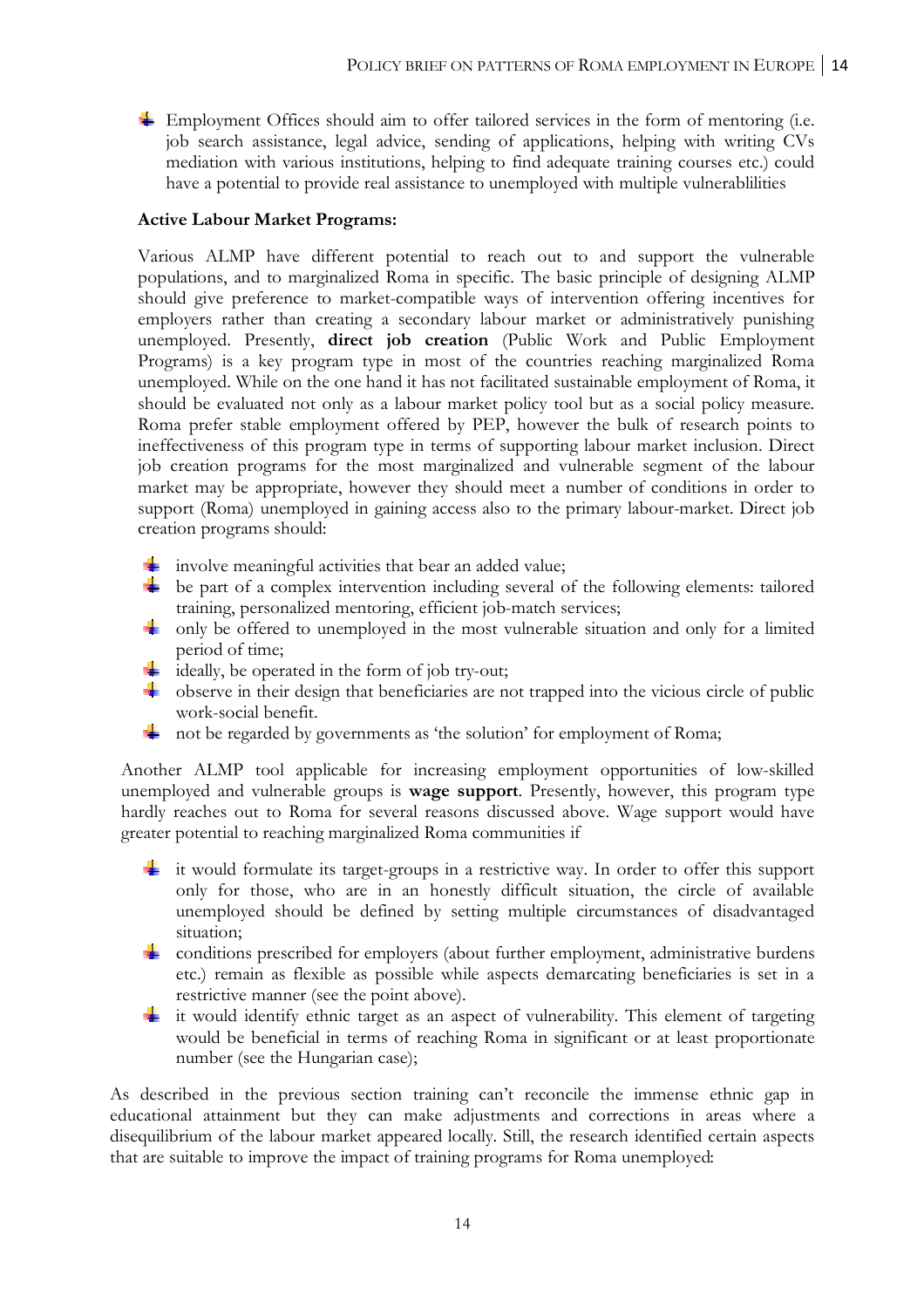- $\pm$  The content and qualifications provided by training programs should be regularly adjusted to the needs of the local labour market. Presently this is rarely the case; very often training programs do not reflect on the needs of the local companies. For this ends the EO should conduct regular surveying about the needs of the local employers;
- $\pm$  In close connection with the above, trainings should be as practical as possible, organized in cooperation with local firms;
- As opposed to the prevalent approach of training programs 'one-size-fits-all' courses should be more personalized, and adopted to the needs and capacities of the unemployed individuals.

**Anti-discrimination** policy and affirmative action is another approach applicable in the sphere of employment. The policy research as well as the empirical case studies found that there is hardly anything happening in this respect beyond the mere legal regulations required by the European Union. The following interventions include a potentially significant impact:

- $\Box$  employing Roma as staff in public offices in charge of designing and implementing ALMP;
- giving preference to Roma applicants for jobs in public offices;
- **+** promoting active participation of Roma NGOs in the design and monitoring of ALMP targeting multiply disadvantaged long-term unemployed;
- awareness raising trainings for LO servant would be essential in countries where anti-Roma attitudes of employees of the service sector is widespread and unconcealed.

Closing the ethnic gap in employment stretches beyond the sphere of labour market policies. Several sectors in intersection have to address this issue and design and implement policies congruently. In this section some of the most important policy spheres and actions will be mentioned that are a prerequisite to better labour market inclusion of Roma on the long run.

## **EDUCATION**

In addition to putting significant stress into providing equal opportunities for Roma children in public education, a meaningful system of second chance education and adult learning needs to be developed in the respective countries. Incentives for participating in second-chance or adult vocational education for the unskilled can, however, be incorporated into social policy or active labour market policies; for example as an alternative offered to subsidized employment under the condition that such adult education is carefully designed both in its curriculum and coordination and is adopted to the needs and possibilities of adult unemployed who are often heads of households and caretakers of children. In addition, education policies should encourage that vocational and second chance school initiatives have direct and close link to companies, which are potential employers to vulnerable groups;

## **REGIONAL DEVELOPMENT**

Due to the fact that a significant share of Roma live in economically disadvantaged areas complex regional development policies may have an important influence on Roma's labour market inclusion. Based on the Slovakian and Hungarian experiences the impact of development programs on Roma employment could increase if they would put a greater emphasis on the employment element; include ethnicity as a horizontal aspect in their design and implementation. It is essential that the implementation of the programs ensured that funds reach out to the most vulnerable population groups and their distribution does not reflect local power-relations. It is also essential that local Roma communities are involved into the design and monitoring of development programs in regions, where the population share of Roma exceeds national average. A good practice in this respect is the shadow reporting produced by Roma and pro-Roma NGOs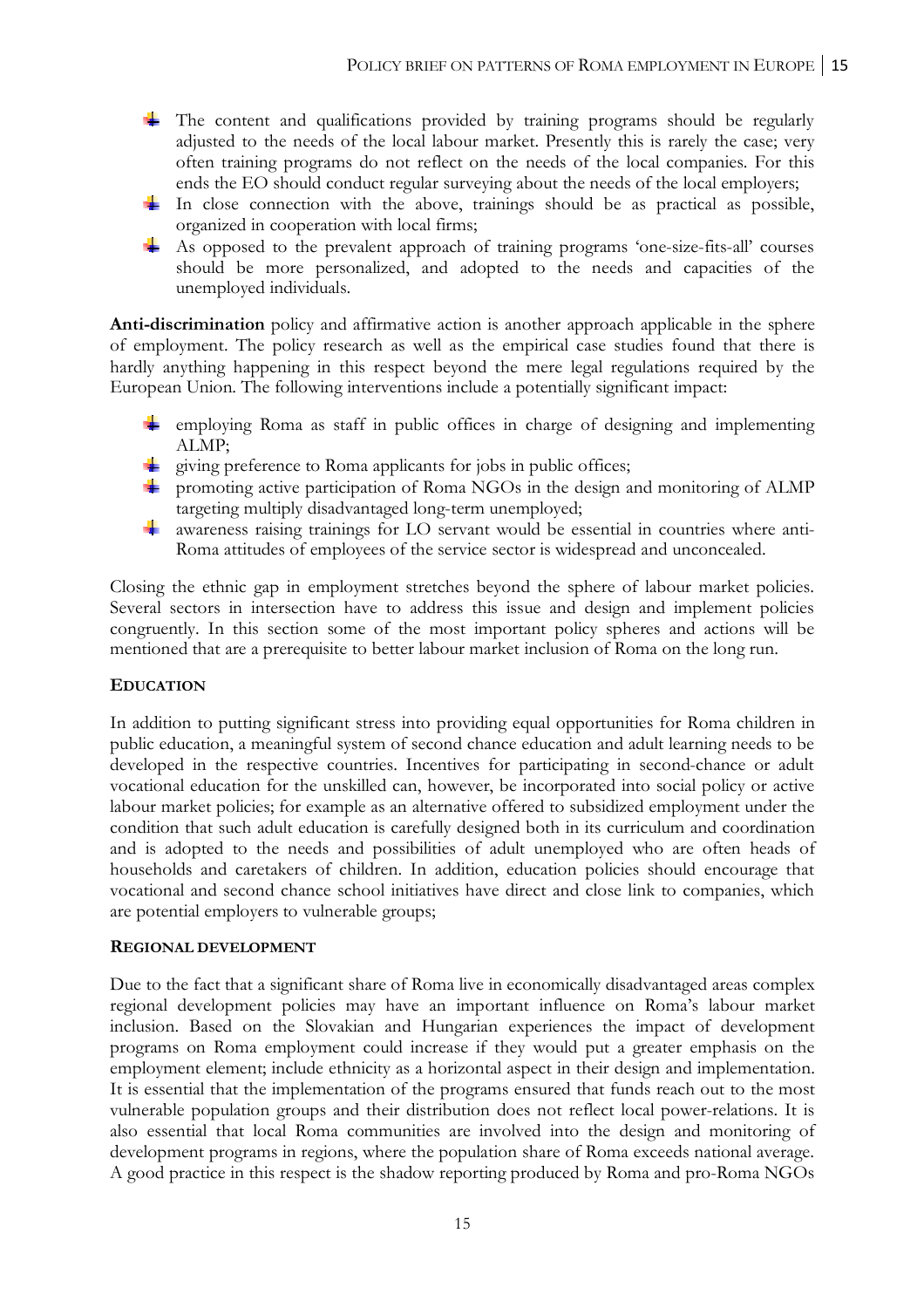about the implementation of the Rona Integration Strategies and Decade Action Plans in Hungary.

### **WELFARE AND SOCIAL POLICY**

Examples of preconditioning participation in ALMP to entitlement to social welfare benefit demonstrate that linking of the two policy spheres in a restrictive way does not enhance employment of vulnerable groups but instead, increases their exposure to local leverages and increases their defenselessness. The Slovakian and Spanish cases however demonstrate that a close cooperation of professionals of the two fields (field social workers and local employment offices) may increase knowledge about and the willingness to use actively labour market services and participate in programs.

#### **ECONOMIC REGULATION**

Low skilled unemployed may find their way to provide subsistence by establishing small family businesses. This is the case in Spain but not in Central European countries. One reason behind this difference may be the extremely high costs (both financial and administrative ones) to establish and run small business in these countries. Therefor easing administrative and financial burdens of establishing family business or one-person enterprise could potentially enhance legal employment of low skilled unemployed, including Roma. Governments, therefore should provide schemes of simplified employment for certain – vulnerable - group of people. Another important obstacle to formal employment of low skilled workforce in some of the countries under scrutiny of this report is the high costs of employment and the fact that productivity of such workforce does not cover labour costs. Therefore, reducing minimum wage and/ or the costs burdening low wages (contributions and taxes) of low educated people could potentially increase the willingness of employers to employ vulnerable unemployed.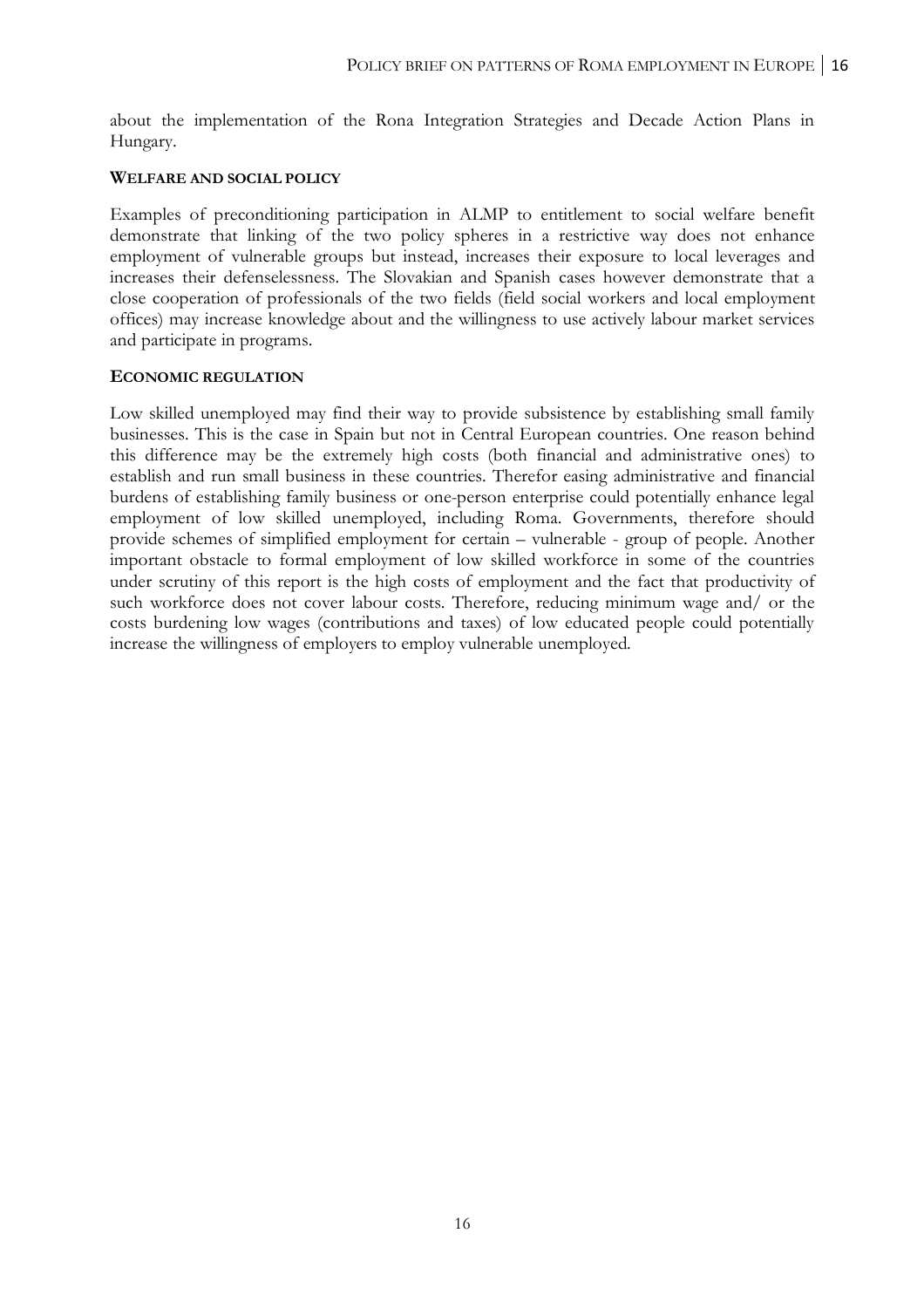# **References:**

Bereményi, Á. (2013) Case studies report on the implementation of labour market policies for Roma at local level. Spain. In Messing (ed.) From benefits to brooms. NEUJOBS Working Papers D19.3. Brussels.

Brüggemann (2012) Roma Education in Comparative Perspective. Analysis of the UNDP/World Bank/EC Regional Roma Survey 2011. Roma Inclusion Working Papers. Bratislava: United Nations Development Programme. available at [http://issuu.com/undp\_in\_europe\_cis/docs/education\_web?e=3029457/1363948]

Csoba, J., Z.É. Nagy, F. Szabó (2010), "Aktív eszközök, munkaerő-piaci programok kontrollcsoportos többváltozós értékelése. Kézirat. Elérhető" (www.employmentpolicy.hu).

EU MIDIS (2009) European Union Minorities and Discrimination Survey. available at: http://fra.europa.eu/sites/default/files/fra\_uploads/664-eumidis\_mainreport\_conferenceedition\_en\_.pdf

Fabo B., Kahanec M., Messing V., Brozovicova, K. (2013) "Overview of the labour market situation of low-educated and Roma population and regulations affecting their employment" NEUJOBS State of the Art Report. CEPS, Brussels

Fazekas, Benczúr and Telegdy eds. (2013) The Hungarian Labour Market 2012, Budapest: MTA KTI

FRA (2008) EU-MIDIS. European Union minorities and discrimination survey. EU MIDIS Data in Focus Report 1: The Roma. http://fra.europa.eu/sites/default/files/fra\_uploads/413-EU-MIDIS\_ROMA\_EN.pdf (downloaded on the 30.12.2014)

Hudomiet P. and G. Kézdi (2011), "International evidence on the impact of active labour market programs", in Fazekas, K. and G. Kézdi (eds), *The Hungarian Labour Market 2012*, Budapest: MTA KTI.

Kertesi G.–Kézdi G. (2011): Roma employment in Hungary after the post-communist transition. Economics of Transition, Vol. 19. No. 3. pp 563–610

Kluve, J. (2010), "The Effectiveness of European Active Labor Market programs". *Labour Economics*, Vol. 17, No 6, pp. 904–918, December.

Kureková, L. and Konsteková J.(2013) Case studies report on the implementation of labour market policies for Roma at local level. Slovakia. In Messing (ed.) From benefits to brooms. NEUJOBS Working Papers D19.3. Brussels.

Kureková, L., Haita, C. and Beblavý, M.. (2012) Being and Becoming Low-skilled: A Comprehensive Approach to Studying Low-skillness. NEUJOBS Working Paper no. 4.3.1. CEPS.

Messing, V. (2013) Case studies report on the implementation of labour market policies for Roma at local level. HUngary. In Messing (ed.) From benefits to brooms. NEUJOBS Working Papers D19.3. Brussels.

Messing, V. Bereményi, Á, Kurekova L, Konstekova J., Pamporov, A. and Pop, F. (2013) Active Labour Market Programs with a Potential Impact on Roma Employment in Five Countries of the EU. NEUJOBS Working Papers. Brussels.

Messing, V. 2014 (forthcoming). Methodological puzzles with surveying 'Roma'/'Gypsy' populations. Ethnicities. Special Issue: Roma political and social mobilization.